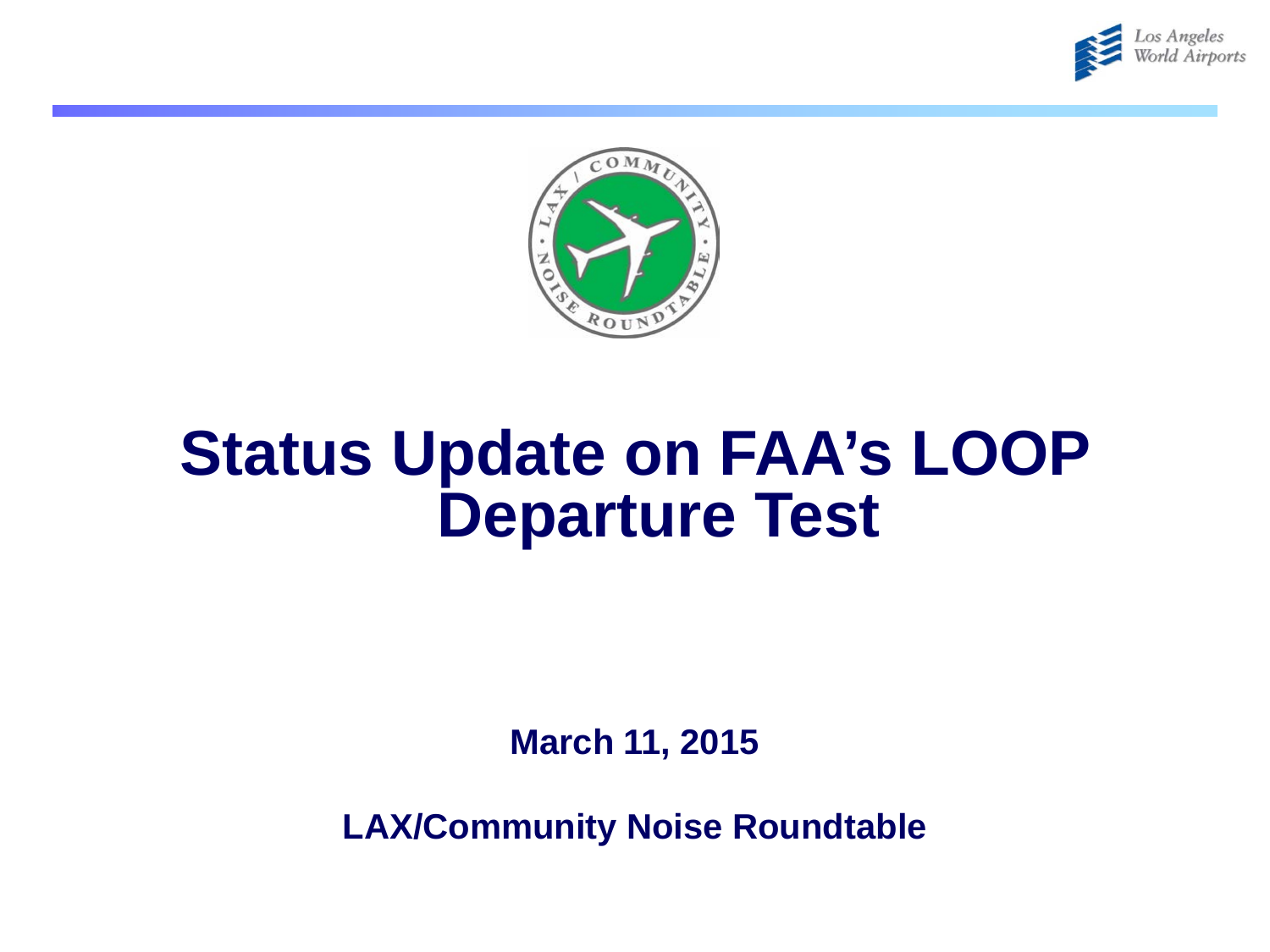## **FAA LOOP Departure Test**



- FAA authorized for a six-month test to examine the feasibility of operating the LOOP Departure on an extended timeframe from 9 PM to Midnight
	- LOOP Departure procedure currently in use from 7 AM to 9 PM
- FAA established minimum altitude of 12,000 ft. for LOOPs operating during the test period from 9 PM to Midnight
	- $\triangleright$  Minimum altitude for aircraft re-crossing the shoreline is 10,000 ft. from 7 AM to 9 PM
- FAA executed a Categorical Exclusion (Cat Ex) to conduct the LOOP Departure Test



## A Few Samples of LOOP Departure Tracks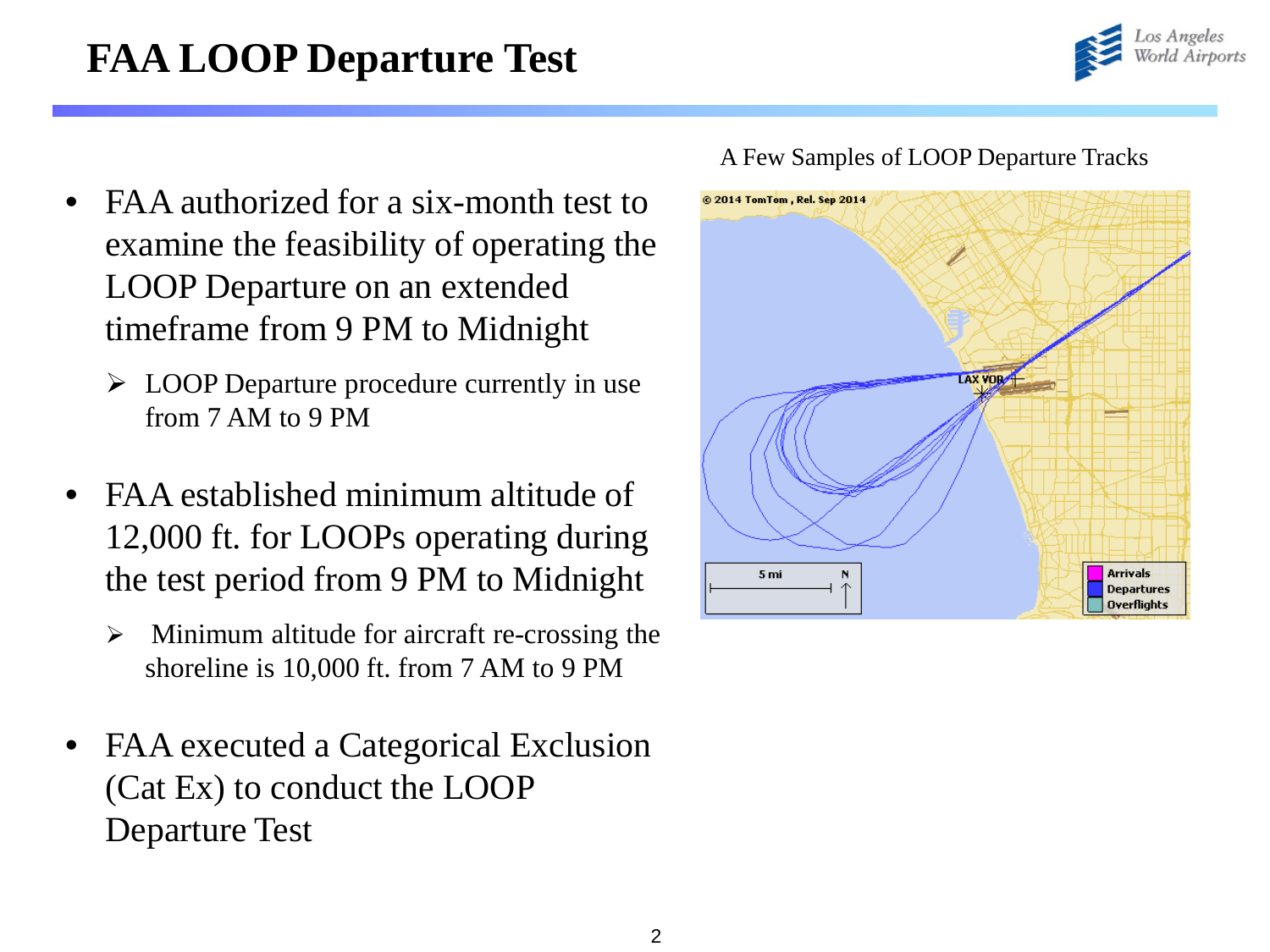

*Six-month scheduled test period from September 1, 2014 through February 28, 2015*

- LOOP Departures testing actually commenced October 1, 2014 and ended on January 31, 2015 (Four months)
- Number of LOOP departures during three hour nighttime test period (9PM – Midnight) ranged from 4 - 27 LOOP Departures per night with the average being 13 per night
- Several noise complaints associated with LOOP Departures were lodged during the four months of testing